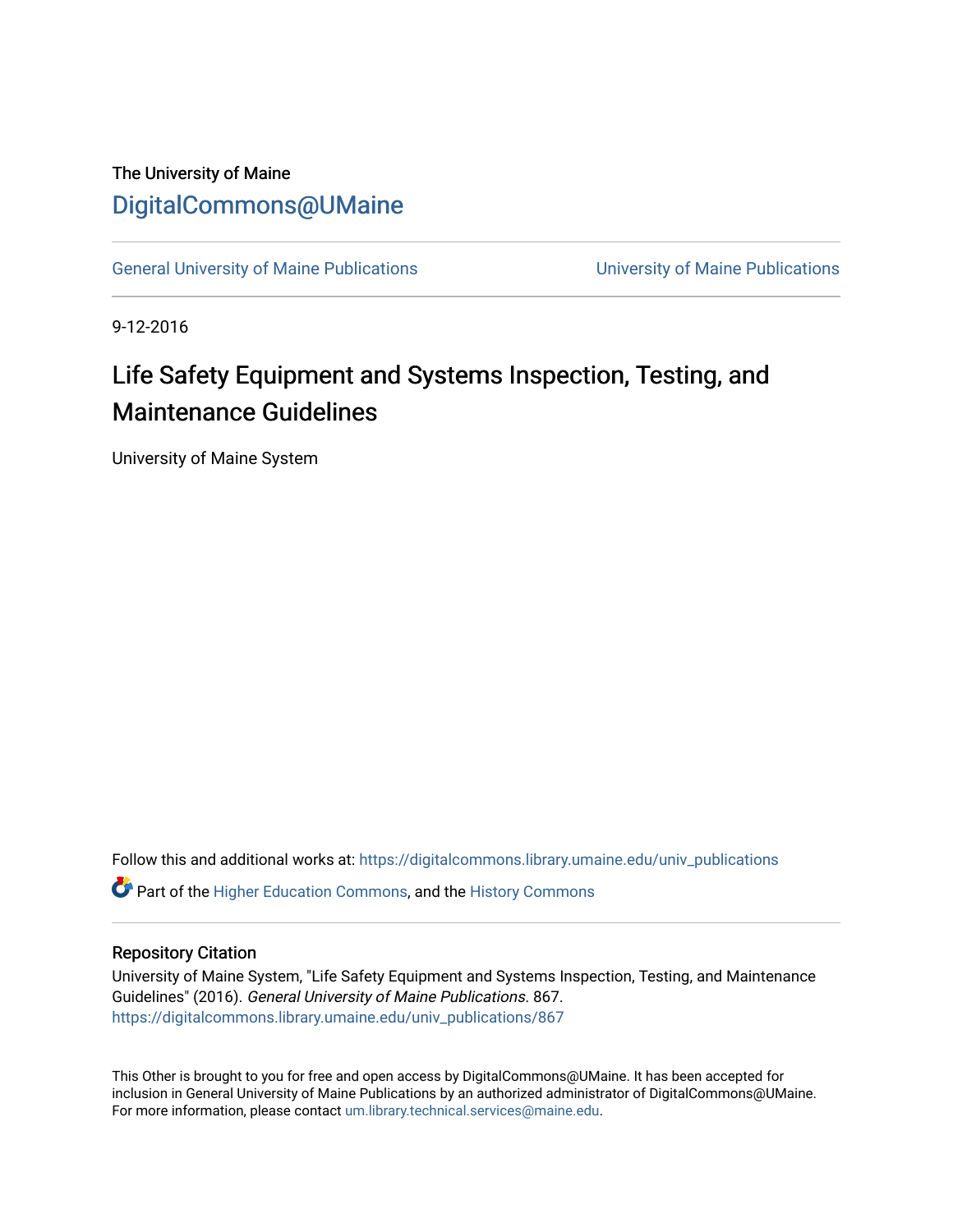### Life Safety Equipment and Systems Inspection, Testing, and Maintenance Guidelines

#### 1 Introduction

The University of Maine System (UMS) has prepared the following guidance to assist campus maintenance personnel in the performance of necessary inspection, testing, maintenance and documentation of fire safety equipment. These procedures are not intended to limit more extensive inspection, testing, or maintenance requirements, but rather to describe a set of minimum acceptable standards recognized. Note: This document is a supplement to the various codes/standards listed throughout document. You must refer to these codes and standards further when applicable.

Maine State Fire Codes, through the adoption of specific National Fire Protection Association (NFPA) Standards, require buildings to be provided with life safety systems such as: fire alarms, early detection devices, emergency lights, and exit lighting. Certain occupancies such as Dormitories and certain Places of Assembly must also be provided with automatic sprinkler systems.

The requirements of inspecting, testing and maintaining the various life safety systems outlined here are the minimum requirements based on Maine's Fire Codes, instructions from the State Fire Marshall's Office, NFPA standards, and University policies. These are subject to change as new requirements are adopted. Where there are conflicts between UMS guidelines and any local, state, or federal regulation, the more stringent or protective standard shall take precedence.

When reviewing Maine's Fire Codes, the term "Authority Having Jurisdiction (AHJ)" is used. This term is used in NFPA documents in a broad manner since the codes are designed to be used by many different jurisdictions and approval agencies.

In Maine, where NFPA standards have been adopted as State regulation, the Authority Having Jurisdiction (AHJ) is the State Fire Marshal's Office. Local fire departments and town code enforcement entities may also be authorities having jurisdiction through adoption of NFPA standards as Maine regulations and local specific building codes or ordinances adopting NFPA standards

Where employee safety is at issue, Maine Bureau of Labor Standards may be the AHJ. Where insurability of losses is at issue, the University's insurance carrier, and Risk Manager (University of Maine System) may be the Authority Having Jurisdiction under NFPA.

The University of Maine System is "Owner of record" of all University buildings in addition to being an instrumentality and agency of the State or Maine for the purpose for which it was established. As owner, the University of Maine System is also an Authority Having Jurisdiction under the NFPA Codes.

The University of Maine System shall provide guidance and determinations with regard to life safety within University buildings and property. This document is one element in the University of Maine System's effort to provide guidance under its authority.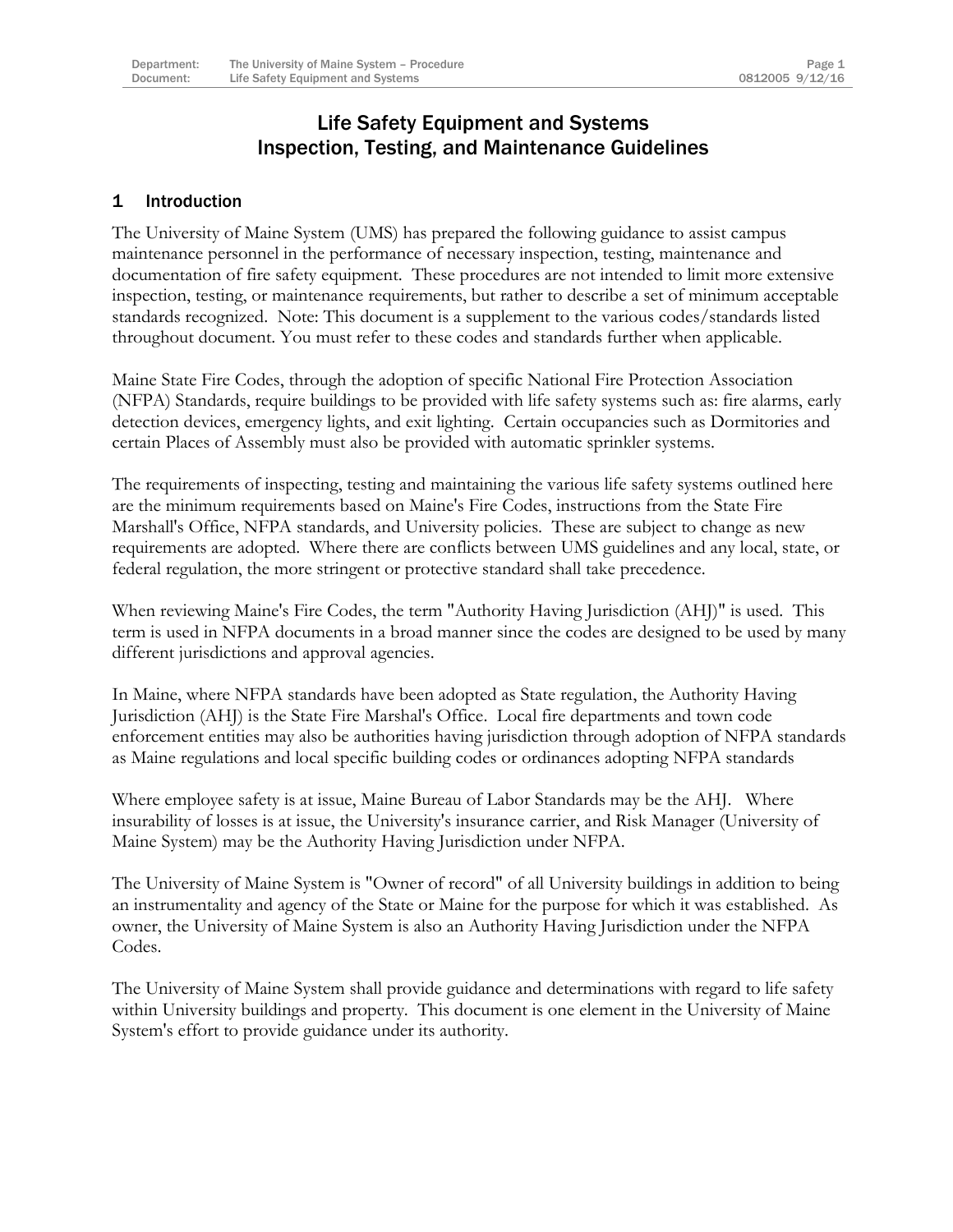#### 2 General Requirements

Life safety equipment and systems are emergency systems. They are rarely used and their state of readiness is not obvious. Therefore, when these systems are called upon to work, there is an emergency at hand and they must work properly the first time, every time. There is no time during an emergency to perform maintenance or repairs to these systems.

To ensure that they are in proper working order, inspection, testing, and maintenance must be provided and records kept. The following general requirements apply to all University of Maine System Life Safety Systems in addition to specific requirements described below.

- Written records of inspections, testing and maintenance of all life safety equipment and systems must be kept for a period of five years. After five years this information may be discarded.
- Copies of inspection, testing, and maintenance reports shall be kept on file for review upon request.
- **No emergency systems shall be removed from service in any occupied building without:**
	- o Notifying the local fire department or authorities having jurisdiction
	- o Notifying the University of Maine System Risk Manager
	- o Evacuating the building or establishing an approved and documented fire watch while the emergency systems are removed from service. A fire watch should involved special action beyond normal staffing using people specifically trained in fire prevention and notification techniques.

Note: As provided by NFPA 101, when an emergency system is removed from service for maintenance in a non-residential occupancy, evacuation or fire watch is required if fire alarm or sprinkler system is removed from of service for more than 4 hours in a 24 hour period. The local fire department, other authorities having jurisdiction, and UMS Risk Manager shall be notified and the building either evacuated or an approved fire watch be provided for all parties left unprotected by the shutdown.

In residential occupancies (e.g., dormitories, University apartments, or University residences), if any alarm or sprinkler system is out of service, the local fire department, authorities having jurisdiction and the UMS Risk Manager shall be notified. In addition, the building must be evacuated or a fire watch be provided for all parties left unprotected by the shutdown.

Various terms are used throughout this document. A few key terms require definition:

**Inspection** is a visual examination of the fire detection and alarm system to verify that it appears to be in good operating condition and free of physical damage. The visual inspection is generally done from floor level by walking through protected premises.

**Maintenance** is routine repair or upkeep service, including periodic inspection and testing required to keep systems in operative conditions at all times and provides for the replacement of systems or components when they become unpredictable or inoperable for any reason.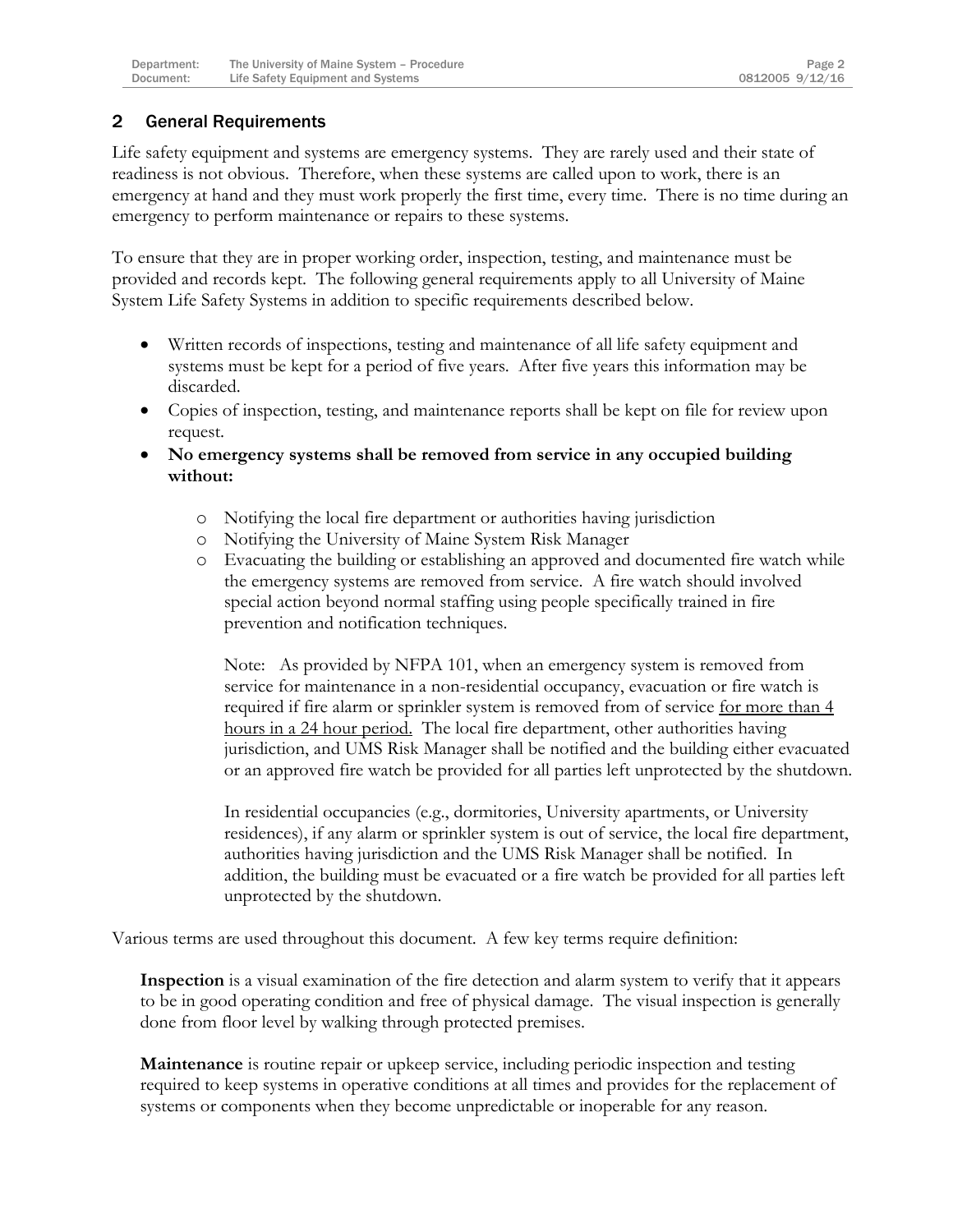**Qualified individual or firm** is used frequently in discussing the requirements of maintaining life safety equipment and systems. Good judgment must be used in complying with this requirement. As an example a custodian may make monthly checks of emergency lights and fire extinguishers, but certainly would **not** be qualified to inspect and maintain a highly technical fire alarm system or sprinkler system. Furthermore, any maintenance over and above visual inspection would require a specialist trained and familiar with the equipment.

Staff performing these life safety equipment and system inspections must be trained, have experience and or certified to perform the tasks. There are several requirements for determining qualifications of personnel performing this work. The first and foremost is employee competency as determined by the shop supervisor for the staff in the performance of his/her tasks. In the absence of code requirements specifying training and or experience staff can obtain factory or equivalent training to perform operational task.

#### 3 Life Safety Equipment & Systems

#### **Emergency Lighting**

**Monthly:** A Functional Test for a minimum of thirty (30) seconds shall be conducted on every emergency lighting system (e.g., lighted emergency exit signs, emergency lights).

**Annually:** A Functional Test for a minimum of one and one-half hour duration shall be conducted on every emergency lighting system. Equipment shall be fully operational for the duration of the test. Alternate strategies for testing must be approved by local Authority Having Jurisdiction or the State Fire Marshal's office

Where emergency lighting is provided by a prime motor operated electric generator, a delay of not more than 10 seconds is permitted from the time the normal building lighting systems go out until the emergency lights come on.

Written records must include the building, location of units within the building, date of monthly or yearly test, result of the test, and name of person conducting the test. Records must be retained for five years.

#### **Portable Fire Extinguishers**

The following definitions taken from NFPA 10, Portable Fire Extinguishers:

**Inspection** -Inspection is a regular "quick check" that an extinguisher is available and will operate. Inspection knowledge and training is necessary to perform a monthly quick check or inspection in order to follow the inspection procedure listed below.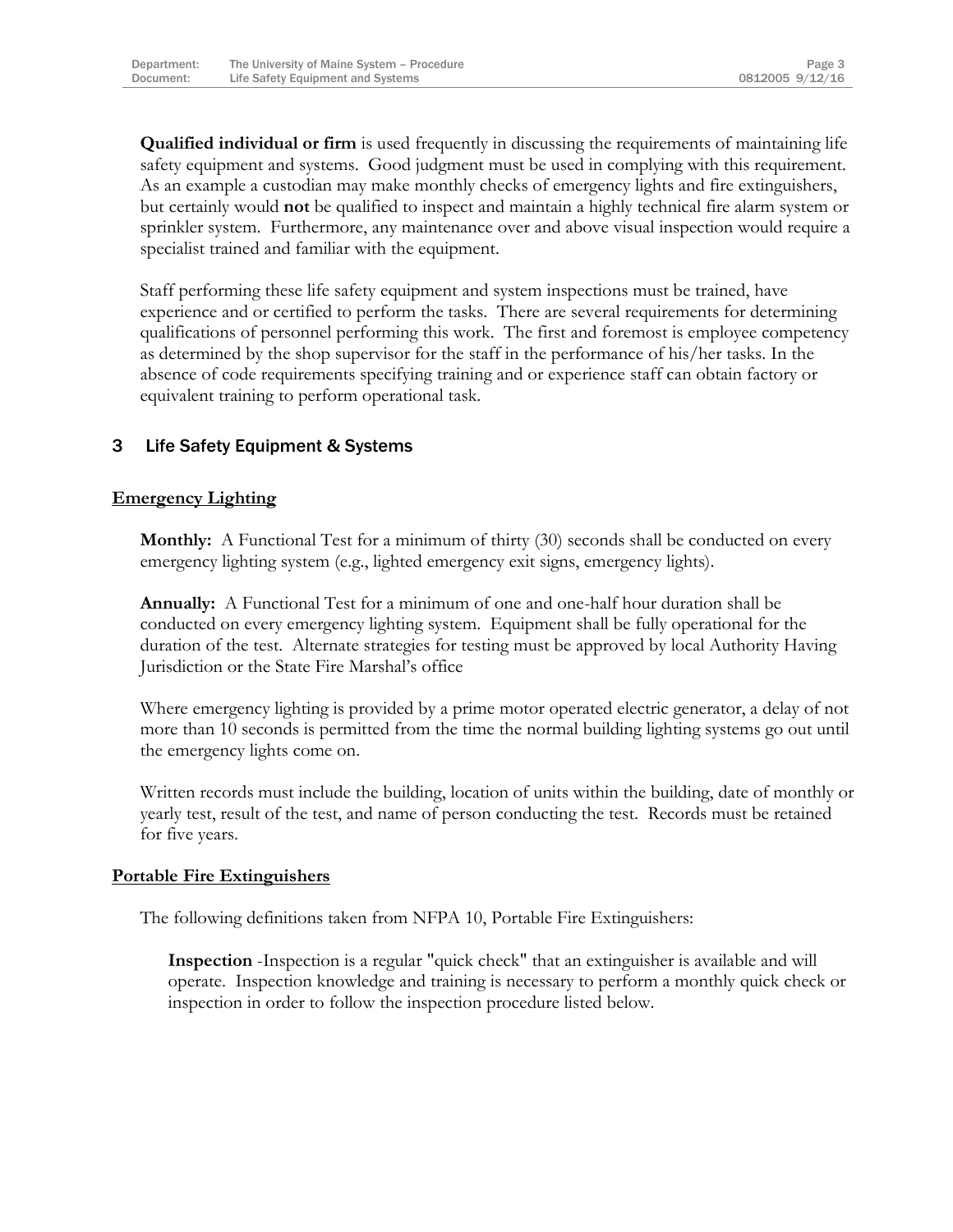**Maintenance** -Maintenance is a "thorough examination" of the extinguisher. The examination provides maximum assurance that an extinguisher will operate effectively and safely. Maintenance includes a thorough examination for physical damage or condition to prevent its operation and any repair or replacement. The examination will normally reveal if hydrostatic testing or internal maintenance is required.

Note: Follow NFPA 10 regarding certification and training.

The following is a summary of the inspection and maintenance requirements for portable fire extinguishers.

#### **Monthly Inspection**

Monthly inspections of extinguishers shall include a check of at least the following items:

- 1. Located in designated place
- 2. No obstruction to access or visibility
- 3. Operating instructions on nameplate legible and facing outward
- 4. Seals and tamper indicators not broken or missing
- 5. Fullness determined by weighing or "hefting"
- 6. Examination for obvious physical damage, leakage or clogged nozzle
- 7. Pressure gauge reading or indicator in the operable range or position
- 8. Proper signage and labeling in place

If inspection reveals deficiency in any of the above conditions, immediate corrective action shall be taken. Corrective action may include the initiation of maintenance procedures for rechargeable extinguishers.

If a non-rechargeable extinguisher and has deficiencies described in items 3, 5, 6, or 7 above, it shall be removed from service and replaced.

#### **Inspection Recordkeeping**

Records shall be kept that provides a permanent record that can be reviewed upon request. The records must include name of inspector, date inspection performed, and corrective actions taken.

#### **Annual Maintenance**

Extinguishers shall be subjected to maintenance at intervals no greater than 12 months and hydrostatically tested at the intervals as indicated in the current life safety codes. Note: If maintenance is a contracted service, the contractor must provide a copy of inspection records.

Maintenance shall include a thorough examination of the three basic elements of an extinguisher: mechanical parts, extinguishing agent, and expelling means.

Each extinguisher shall have a tag or label securely attached that indicates the date the inspection was performed and the initials of the person performing the inspection. The same tag shall indicate if recharging was also performed.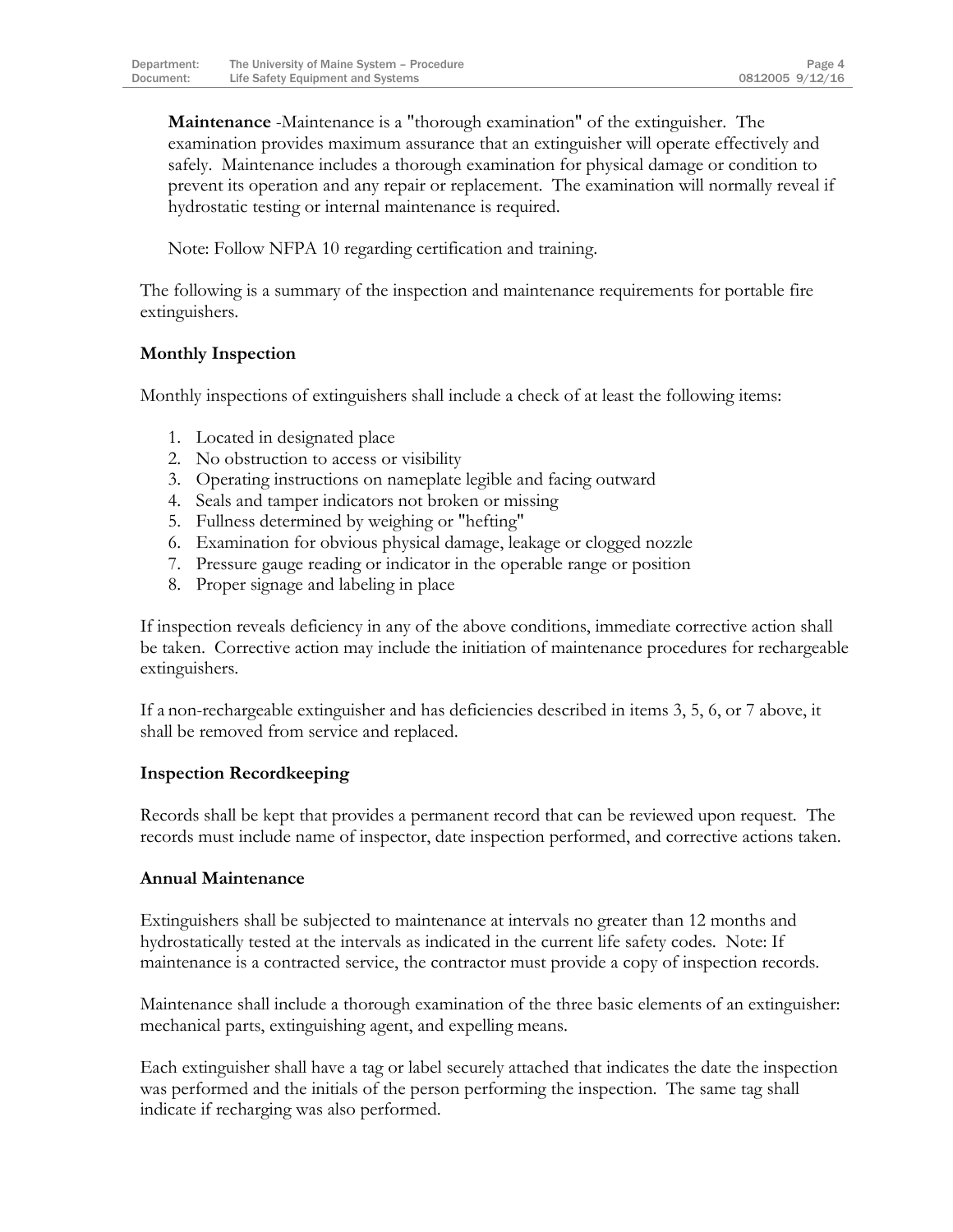In addition to the required tag or label, a permanent file record should be kept for each extinguisher. This file should include the following information:

- 1. The maintenance date and the name of person or agency performing the maintenance.
- 2. The date when last recharged and the name of the person or agency performing the recharge.
- 3. The hydrostatic retest date and name of person or agency performing the list.
- 4. Description of dents remaining after passing a hydrostatic test.

Records must be retained in accord with the General Requirements.

#### **Automatic Sprinkler Systems**

An automatic sprinkler system provides protection of life and property, if properly maintained. The university is responsible to have any existing sprinkler system maintained and operable. To assure adequate inspection and maintenance, it may necessary to enter into a contract with a firm qualified in the design, installation, and maintenance of sprinkler systems or provide qualified campus personnel. Inspection and maintenance may be split between campus personnel and a contracted firm.

See Appendix A to determine inspection program requirements.

Note: Any relocation, expansion or discontinuation of existing sprinkler systems must be done by an approved designer and installer of sprinkler systems. Note: NFPA A13 allows licensed individuals to install/replace up to six sprinkler heads

Shutting off a sprinkler system is illegal in the State of Maine except for short term maintenance/repairs. No existing life safety feature shall be removed or reduced where such a feature is required in new construction. If a sprinkler system is required for new construction of a particular occupancy, then removal or allow it to fail to disrepair is not allowed.

In order to shut down a sprinkler system permanently:

Determine whether or not the fire sprinkler system is required for new construction. If the fire sprinkler system is required for that occupancy use in new construction, then the system must not be removed.

If the fire sprinkler system is not required for new construction, all of the following need to occur:

 Permission to remove a system must come from all of these: Insurance Carrier, University, the Local Authority Having Jurisdiction (town code enforcement or local Fire Department, and the State Fire Marshall's Office. Permission will not be granted if local or state-adopted codes require the fire sprinkler system. State approval can be applied for through a plan review process.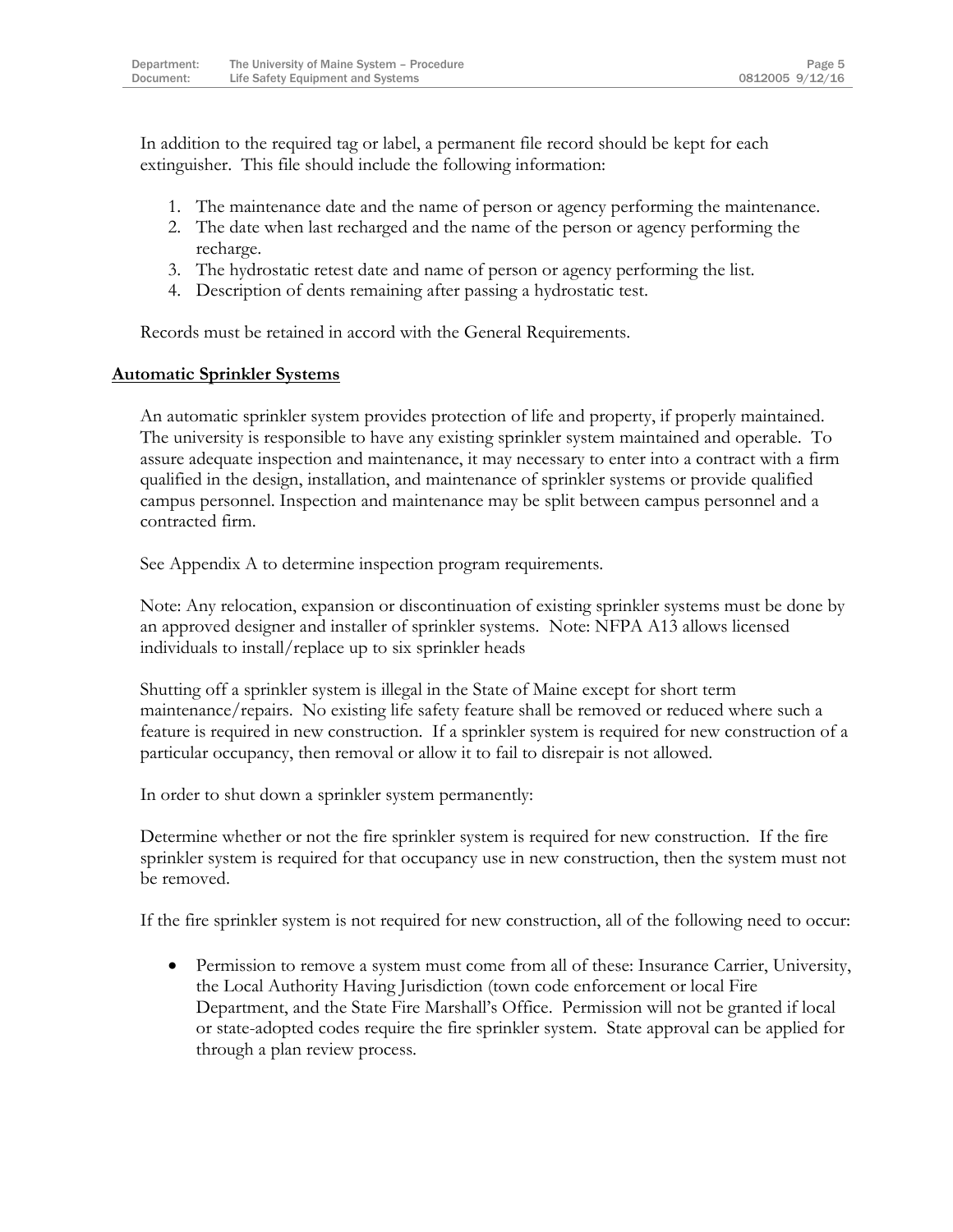#### **Sprinkler System Inspection**

#### **Weekly**

Gauges on dry, preaction, and deluge systems shall be inspected to ensure that normal pressures are being maintained.

#### **Monthly**

Gauges on wet systems shall be inspected to ensure good condition and that normal pressures are being maintained.

#### **Quarterly**

Alarm devices shall be inspected to verify that they are free of physical damage.

#### **Annually**

From floor level, sprinkler systems must be inspected. Inspection shall include sprinklers, pipes, fittings, hangers, and braces.

Sprinklers must be inspected to ensure no signs of leaks, corrosion, foreign materials, paint, or signs of physical damage are noted. In addition, sprinklers should be inspected to ensure proper orientation. There shall be no storage or obstructions within 18 inches of the sprinkler deflector.

Any sprinkler head found leaking, corroded, damaged, or in the improper orientation shall be replaced.

Pipes and fitting should be free of mechanical damage, leakage, corrosion, and misalignment. They should not be subjected to external loads by materials either resting or hung on the pipes and hangers.

Hangers and braces shall not be damaged or loose. Those that are shall be replaced or refastened.

Concealed sprinklers, piping, hangers, or braces do not require annual inspection.

A campus' spare sprinkler supply shall also be inspected for the proper number and types of spare sprinklers and a proper wrench for each type of sprinkler. Prior to the onset of freezing weather, buildings with wet pipe systems **shall** be inspected to verify windows, skylights, doors, ventilators, other openings and closures, blind spaces, unused attics, stair towers, penthouses, and low spaces under buildings do not expose water filled piping to freezing and verify adequate heat (at least 40°F) is available.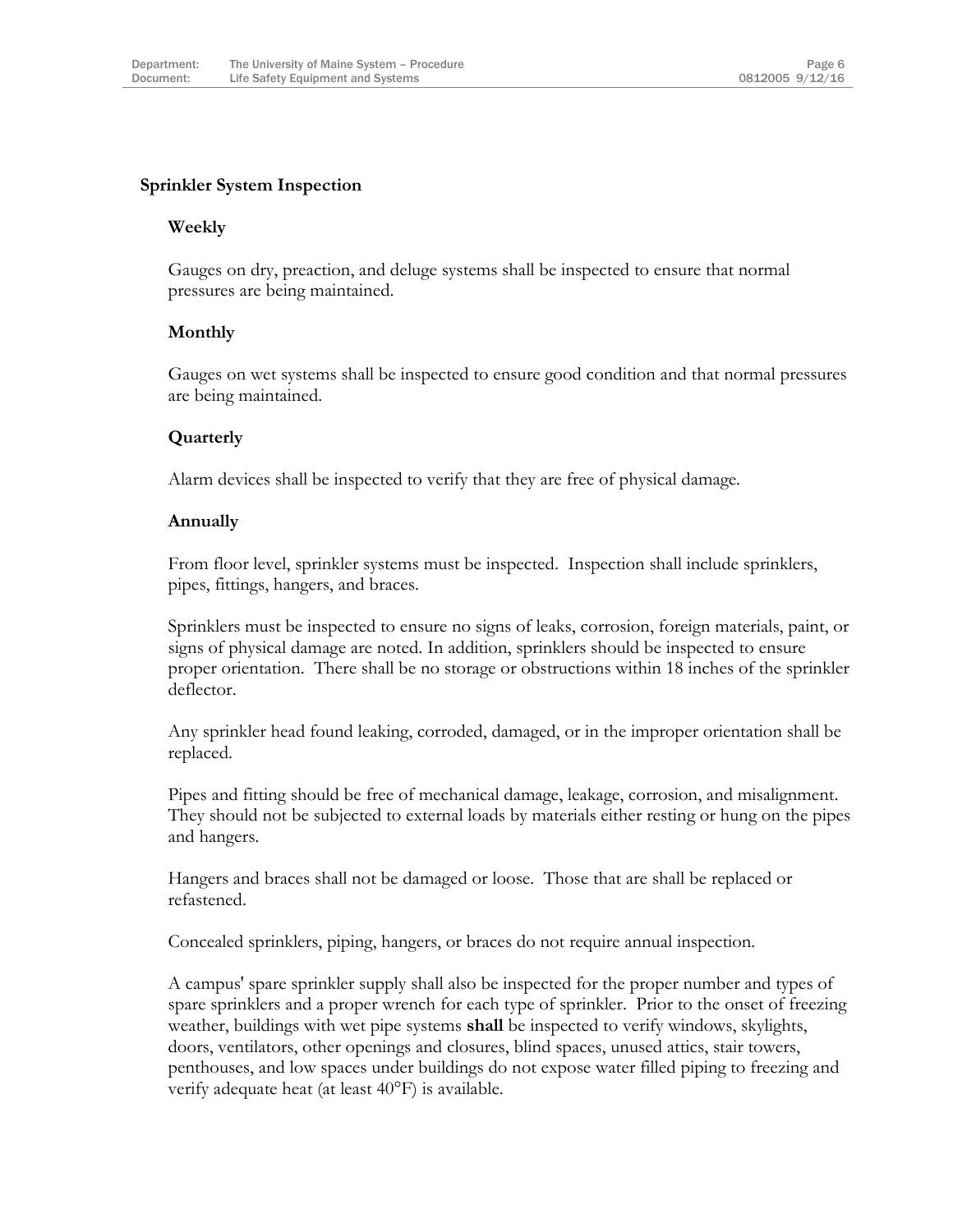#### **Testing Sprinklers**

Sprinkler testing described below must occur at a recognized testing laboratory acceptable to the Maine State Fire Marshal's Office. A representative sample must be a minimum of 4 sprinkler heads or 1 percent of the number of sprinkler heads per individual sprinkler sample, whichever is greater. Failure of one of the representative sprinklers in the sample requires all sprinklers represented by the sample to be replaced.

Sprinkler heads which have been in service for 50 years (e.g., pre-1965) shall be replaced or samples tested for function. Testing should repeat every 10 years.

Sprinklers manufactured using fast-response elements that have been in service for 20 years shall be tested for function (e.g., pre-1995). Testing should repeat every 10 years.

Dry sprinklers that have been in service for 10 years (e.g., pre-2005) shall be tested or replaced. If maintained and serviced, they **shall** be retested every 10 years.

Note: The owner can approve alternative strategies that meet intent and include in maintenance procedures replacement every "X" years in lieu of sampling and testing, when approval is obtained by the AHJ in writing.

#### **Gauges**

Gauges shall be replaced every 5 years or tested every 5 years by comparison with a calibrate gauge. Those not accurate within 3 percent shall be replaced.

#### **Alarm Devices**

Water flow alarm devices shall be tested quarterly.

Vane type water flow devices shall be tested every six months.

#### **Maintenance**

In general a supply of spare sprinklers, never fewer than six, shall be maintained on the premises so that any sprinklers that have operated or been damaged in any way can be promptly replaced. Refer to the life safety codes for further guidance.

#### **Fixed Fire Suppression Systems**

Fixed fire suppression systems include, but are not limited to carbon dioxide, Halogen and dry chemical systems. These are frequently found in commercial kitchen range hoods, computer rooms, specialized research laboratory hoods, or area housing valuable collections of art or rare books. Therefore, there may be specific maintenance requirements outlined in the equipment manual that must be accomplished in addition to those listed below.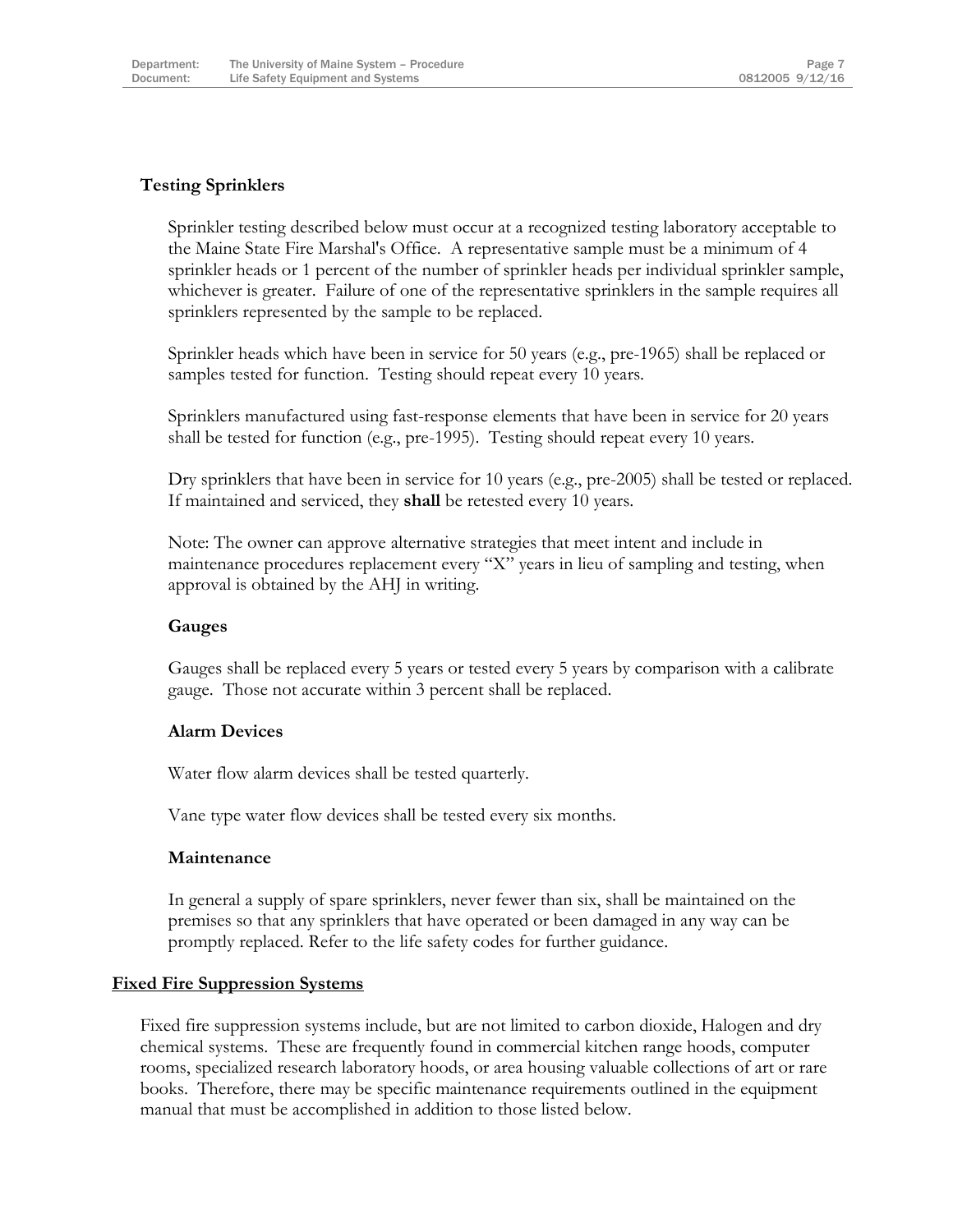Fixed system shall be checked semi-annually by a qualified person. As a minimum, the inspection shall include the following:

- Manual and automation actuators are unobstructed
- Maintenance tag or certificate is in place
- Hoses or pipes examined for damage
- Pressure gauges, if provided, are in operable range or tanks weighed

When fixed temperature sensing elements of the fusible metal are used, they shall be replaced at least annually.

Records of maintenance and inspections must be retained in accord with General Requirements.

#### **Fire Detection and Alarm Systems**

Inspection, testing, and maintenance of fire detection and alarm systems shall satisfy the requirements of NFPA 72, conform with equipment manufacturer's recommendations, and shall verify correct operation of the fire alarm system.

#### **Visual inspections**

Visual inspections are made to ensure that there are no changes that may affect equipment performance.

**Weekly** (For unmonitored systems for alarm, supervisory, or trouble signals) Check fuses, interfaced equipment, lamps and LEDs, and primary (Main) power supply. Note: The owner can approve alternative strategies that meet intent of the maintenance procedures, when approval is obtained by the AHJ in writing.

#### **Monthly**

- Check fire alarm equipment to ensure not damaged or inoperative
- Check fire alarm system power supply for normal operation
- Illuminate lamps and LED on fire alarm annunciator panels
- Check manual stations for obstruction
- Check detectors for damage or obstruction

#### **Annually**

- Fuses, Interfaced Equipment, Lamps, LEDs and main power supply for control equipment monitored for alarm, supervisory and trouble signals.
- Fiber-Optic Cable Connections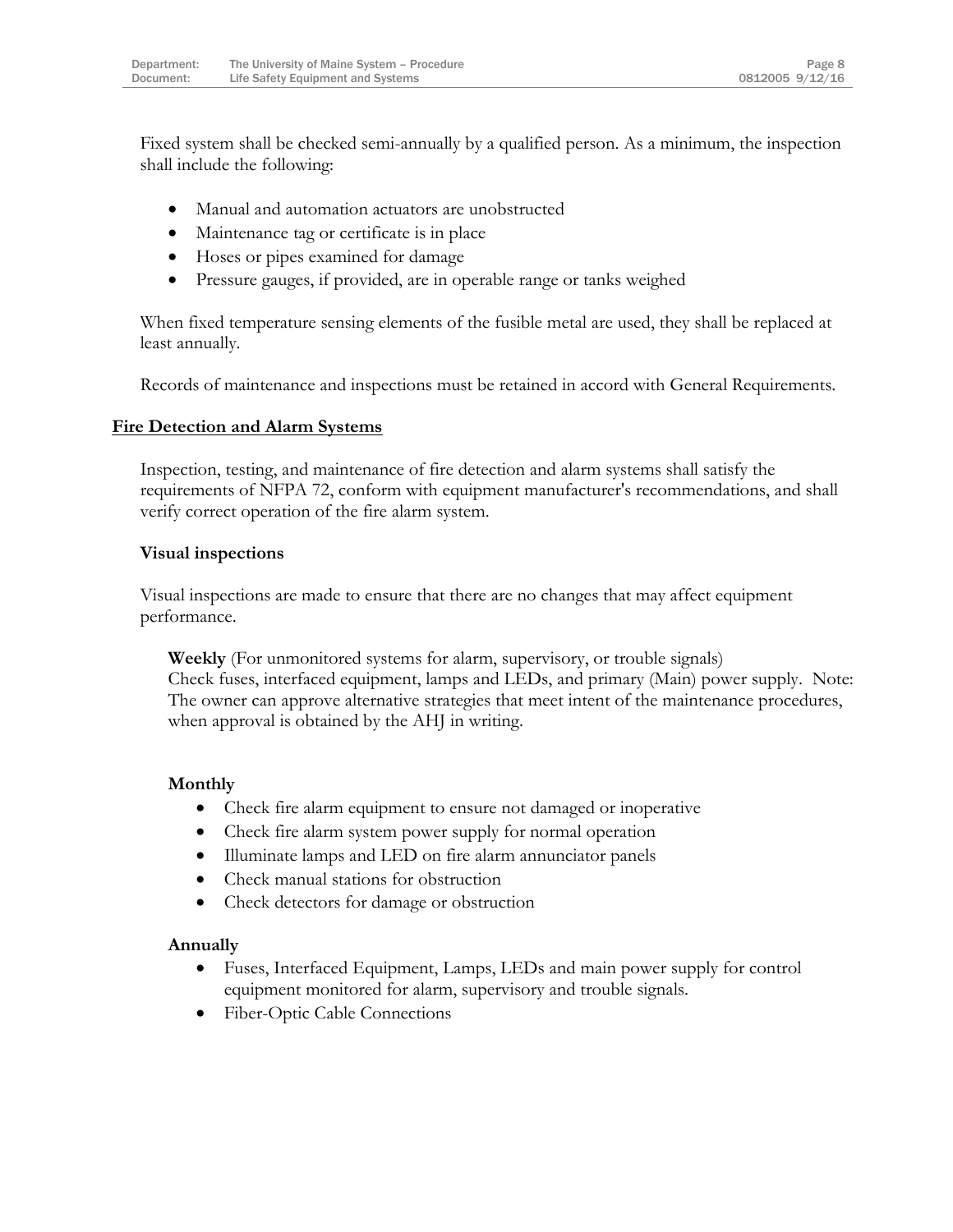#### **Testing**

#### **Monthly**

Load voltage test on dry cell (primary type) batteries serving fire alarm systems

#### **Semi Annually**

- Check voltage of each rechargeable battery cell. Lead-Acid Batteries: Discharge test (30 minutes), load voltage test and specific gravity measurement.
- Sealed Lead-Acid Batteries and Nickel-Cadmium Batteries: Load voltage test.
- Remove fuses check ratings reinstall

#### **Annually**

- Test supervisory device circuits
- Remove fuses check ratings reinstall
- Verify primary power supply
- Test secondary power supply
- Test lamps and LEDs
- Activate alarm notification appliances
- Test all control unit functions
- Test each alarm initiating and signaling circuit for trouble
- Calibrate and test smoke detectors
- Test each manual station
- Measure battery voltage under full load with battery charger disconnected
- Check operation of battery charger
- Discharge batteries for 30 minutes (i.e., let battery carry load)
- Measure open circuit voltage
- Clean and inspect battery connections
- Test 20% of restorable fixed temperature, spot type heat detectors (Test different  $20\%$ each year so all detectors are tested in 5 years)

All fire alarm systems shall be tested and maintained by qualified persons. A maintenance agreement with contractor may be used in lieu of developing a staff specialist.

Semi-annual inspections and testing are required for all alarm systems. Testing must include the following:

- 1. Test of pull stations
- 2. Test of strobe lights and horns
- 3. Sprinkler water-flow alarm test
- 4. Remote enunciators verified for proper response
- 5. Secondary power supply checked under full load for five minutes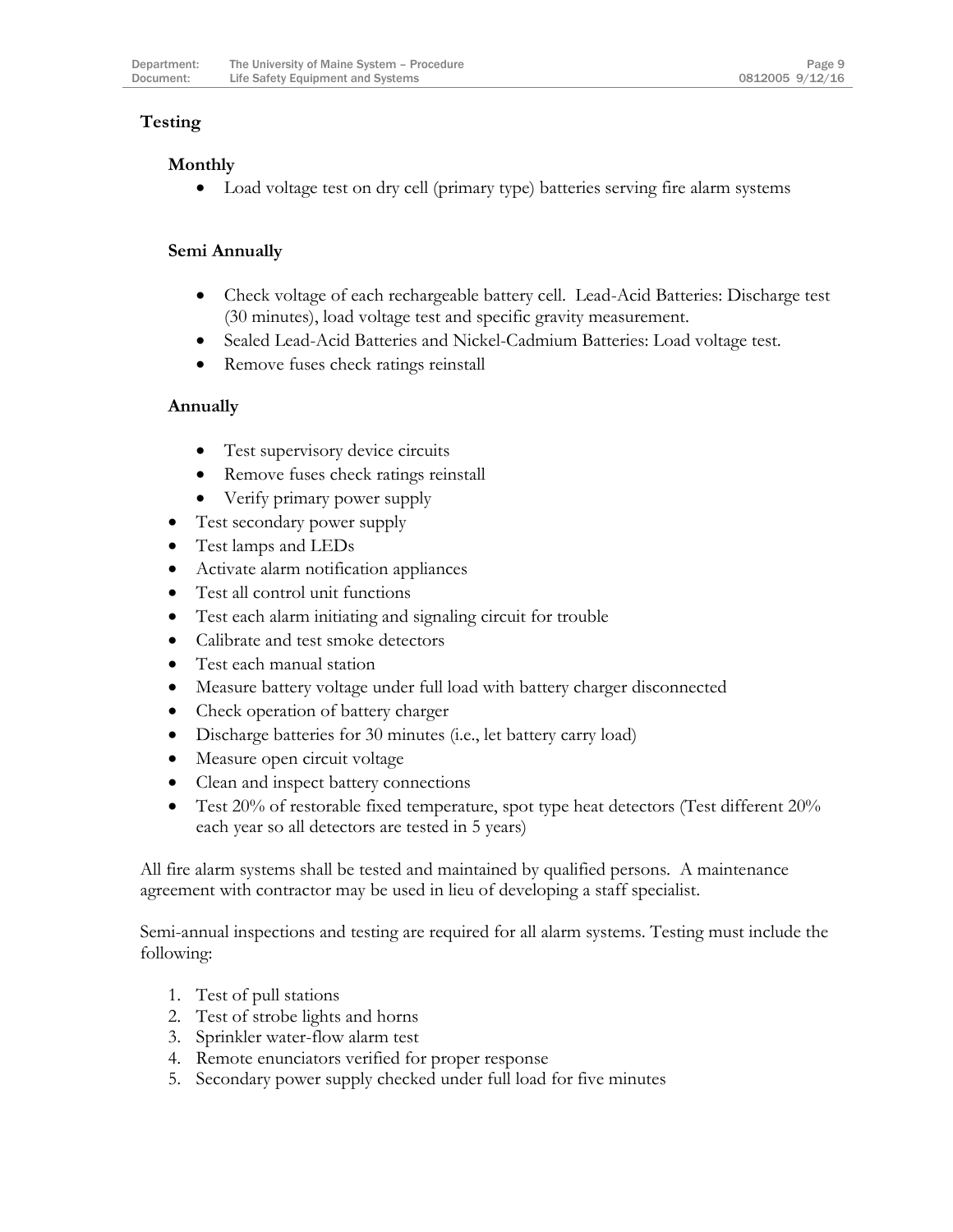6. Automatic detectors: Non-restorable heat detectors tested mechanically and electrically for function. Restorable fixed or rate of rise tested with hair dryer or other heat source. Smoke detectors tested and cleaned.

Records of all inspections, tests and maintenance shall be retained in accord with General Requirements. Refer to Appendix A for a table of visual inspection frequencies and a table of testing frequencies.

#### **Exit Signs**

All exit signs must be illuminated by a reliable light source. Externally and internally illuminated signs shall be visible in both the normal and emergency lighting mode.

Internally illuminated exit signs are normally AC/DC with DC power provided by the emergency lighting system. Externally illuminated exit signs rely on light from the emergency lighting system and must be illuminated by not less than five foot candles.

Exit signs should be inspected simultaneously with emergency lighting and may be recorded on the same form.

Records of inspection must be retained in accord with General Requirements.

#### **Fire Doors**

Visual Inspection (at least annually)

- Check for door damage or vision panel damage
- Check to ensure door is firmly mounted in frame
- Check closer to ensure proper operation and is able to completely close door with sufficient force to make it latch
- Check for proper latch alignment and ability to maintain door closed
- Check hinges to ensure securely attached to both door and frame
- Ensure coordinators are securely attached and properly operate (Check by completely opening both doors and releasing them)
- Check for unapproved modifications to doors

Maintenance (perform periodically or as needed depending on door use or location)

- Lubricate guides and bearings
- Operate doors on automatic hold devices quarterly to assure proper operation. Adjust closing devices as necessary to ensure door completely closes

#### 4 Additional References

(Contact the University of Maine Safety and Environmental Management Department at 581-4055 for more information)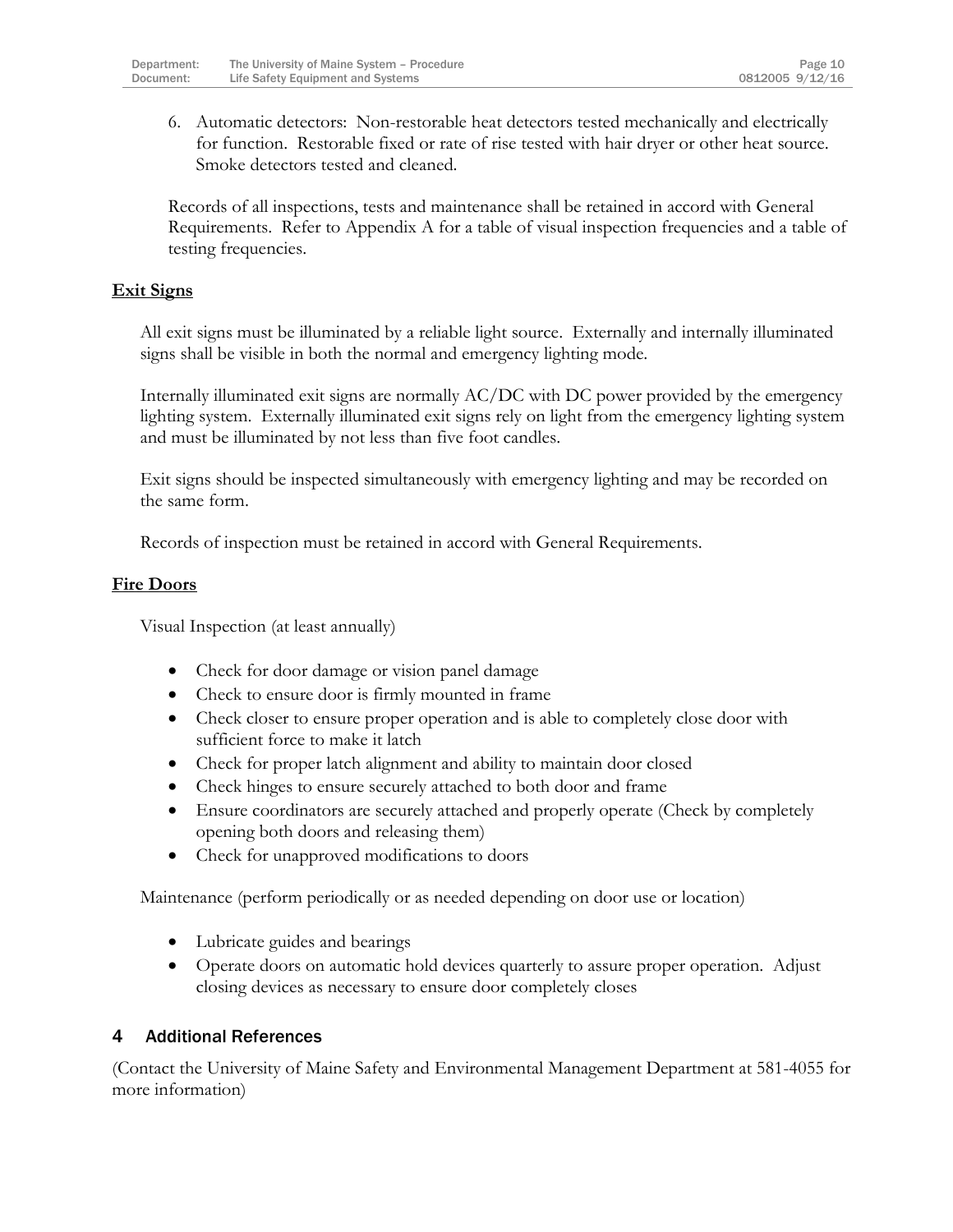- National Fire Protection Association (NFPA) 10, Standard for Portable Fire Extinguishers.
	- o Table 7.3.3.1 Maintenance Involving Internal Examination
	- o Table I.1(a) Mechanical Parts Maintenance Checklists
	- o Table I.1(b) Agent and Expelling Means Maintenance Checklist
- National Fire Protection Association (NFPA) 25, Standard for the Inspection, Testing, and Maintenance of Water-Based Fire Protection Systems
	- o Table 5.1.1.2 Summary of Sprinkler System Inspection, Testing, and Maintenance
	- o Table 13.1.1.2 Summary of Valves, Valve components, and Trim Inspection, Testing, and Maintenance

Wayne Maines, Executive Director of Safety

| r.<br>----<br>---<br>Signature<br>◡ | 24 L |
|-------------------------------------|------|
|-------------------------------------|------|

MF Chip Gavin, Chief General Services Officer

Signature Date  $\Box$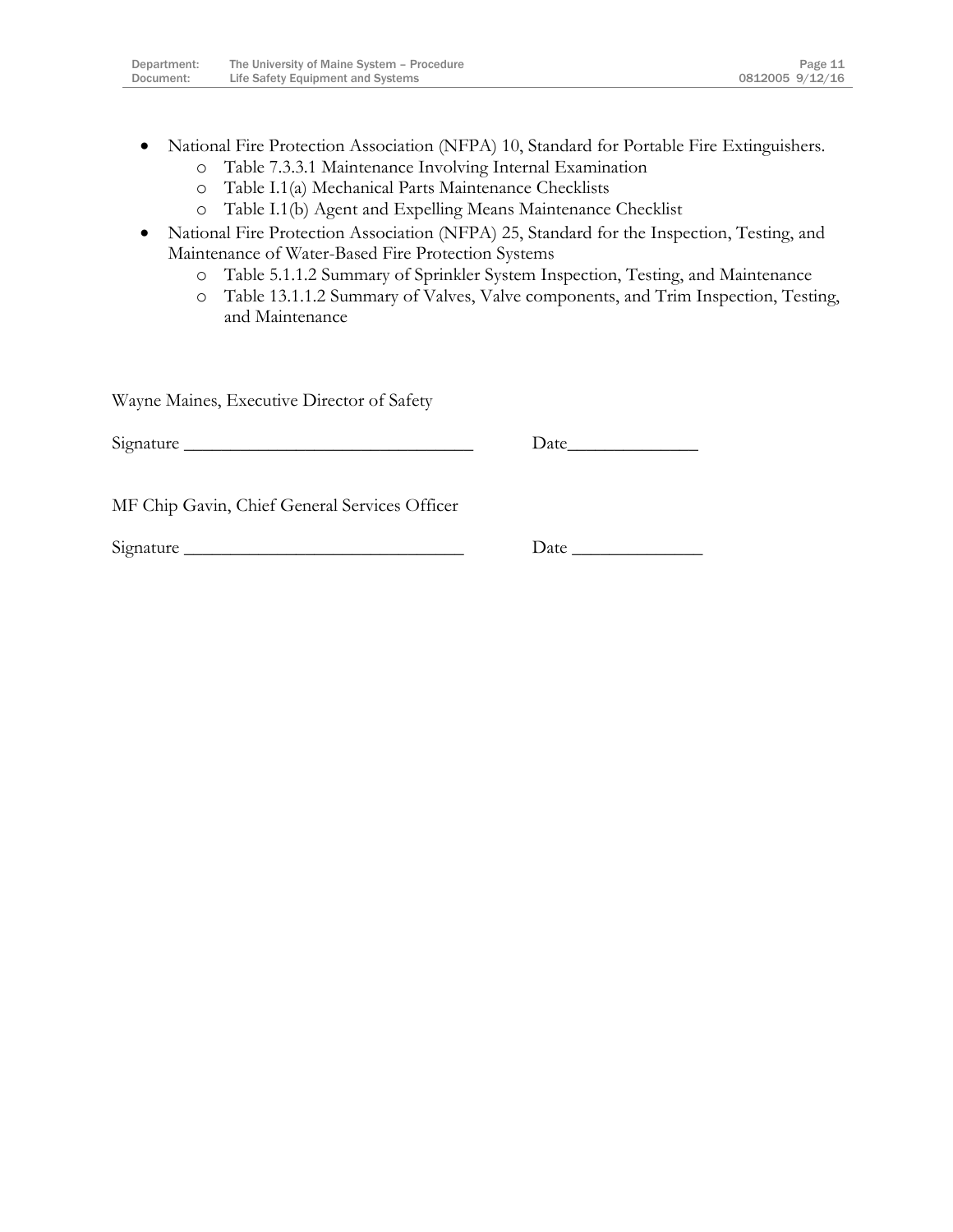## Appendix A Life Safety Equipment and Systems Program Compliance Guide

| <b>Life Safety System</b>                       | <b>Compliance Task</b>                               | Frequency         |  |
|-------------------------------------------------|------------------------------------------------------|-------------------|--|
| Fire Detection, Alarm and Communication Systems |                                                      |                   |  |
| 1. Smoke detectors in residence halls           | 1a Visual Inspection                                 | 1a. Monthly       |  |
|                                                 | 1b. Test                                             | 1b. Quarterly     |  |
|                                                 | 1c. Clean                                            | 1c. Annually      |  |
| 2. Smoke detectors in E&G buildings             | 1. Visual inspection,                                | 1. Monthly        |  |
|                                                 | 2. Testing, cleaning                                 | 2. Annually       |  |
| <b>Fixed Fire Extinguishing Systems</b>         |                                                      |                   |  |
| 1. Fixed Fire Extinguisher Systems              | 1b. Visual and Test                                  | 1. Biannually     |  |
| Fire Extinguishers (portable)                   |                                                      |                   |  |
| 1. Portable fire extinguishers                  | 1a. Manual/Visual Inspection                         | 1a. Every 30 days |  |
|                                                 | 1b. Internal Examination                             | 1b. 6 years       |  |
|                                                 | 1c. Maintenance                                      | 1c. Annually      |  |
|                                                 | 1d. Hydrostatic testing                              | 1d. 12 years      |  |
|                                                 | 1e. NonRecharagle removed from service               | 1e. 12 years      |  |
|                                                 |                                                      |                   |  |
| Emergency Lights (illumination and exit)        |                                                      |                   |  |
| 1. Emergency lights                             | 1a. Function test (30 seconds)                       | 1a. Monthly       |  |
|                                                 | 1b. Function test ("Death Test" 90<br>minute)        | 1b. Annually      |  |
| 2. Exit lights                                  | 2a. Visual inspection                                | 2a. Monthly       |  |
|                                                 | 2b. Function test (30 seconds)                       | 2b. Monthly       |  |
|                                                 | 2c. Function test ("Death Test" 90<br>minute)        | 2c. Annually      |  |
| <b>Fume Hoods</b>                               |                                                      |                   |  |
| 1. Fume Hood Motors                             | 1a. Visual and physical inspection                   | 1a. Annually      |  |
|                                                 |                                                      |                   |  |
| <b>Power Generators</b>                         |                                                      |                   |  |
| 1. Non-Life Safety                              | 1a. Visual inspection                                | 1a. Monthly       |  |
|                                                 | 1b. Exercised under load (less portables)            | 1b. Monthly       |  |
| 2. Life Safety                                  | 2a. Visual inspection (diesel)                       | 2a. Monthly       |  |
|                                                 | 2b. Visual inspection (non-diesel)                   | 2b. Weekly        |  |
|                                                 | 2c. Exercised under load (all)                       | 2c. Monthly       |  |
| <b>Automatic Sprinklers</b>                     |                                                      |                   |  |
| Wet and Dry Sprinkler Systems                   | 1a. Inspection – dry, preaction, or deluge<br>gauges | 1a. Weekly        |  |
|                                                 | 1b. Inspection Sealed Control Valve                  | 1b. Weekly        |  |
|                                                 | 1c. Inspection Locked/Supervised                     | 1c. Monthly       |  |
|                                                 | Control Valve                                        |                   |  |